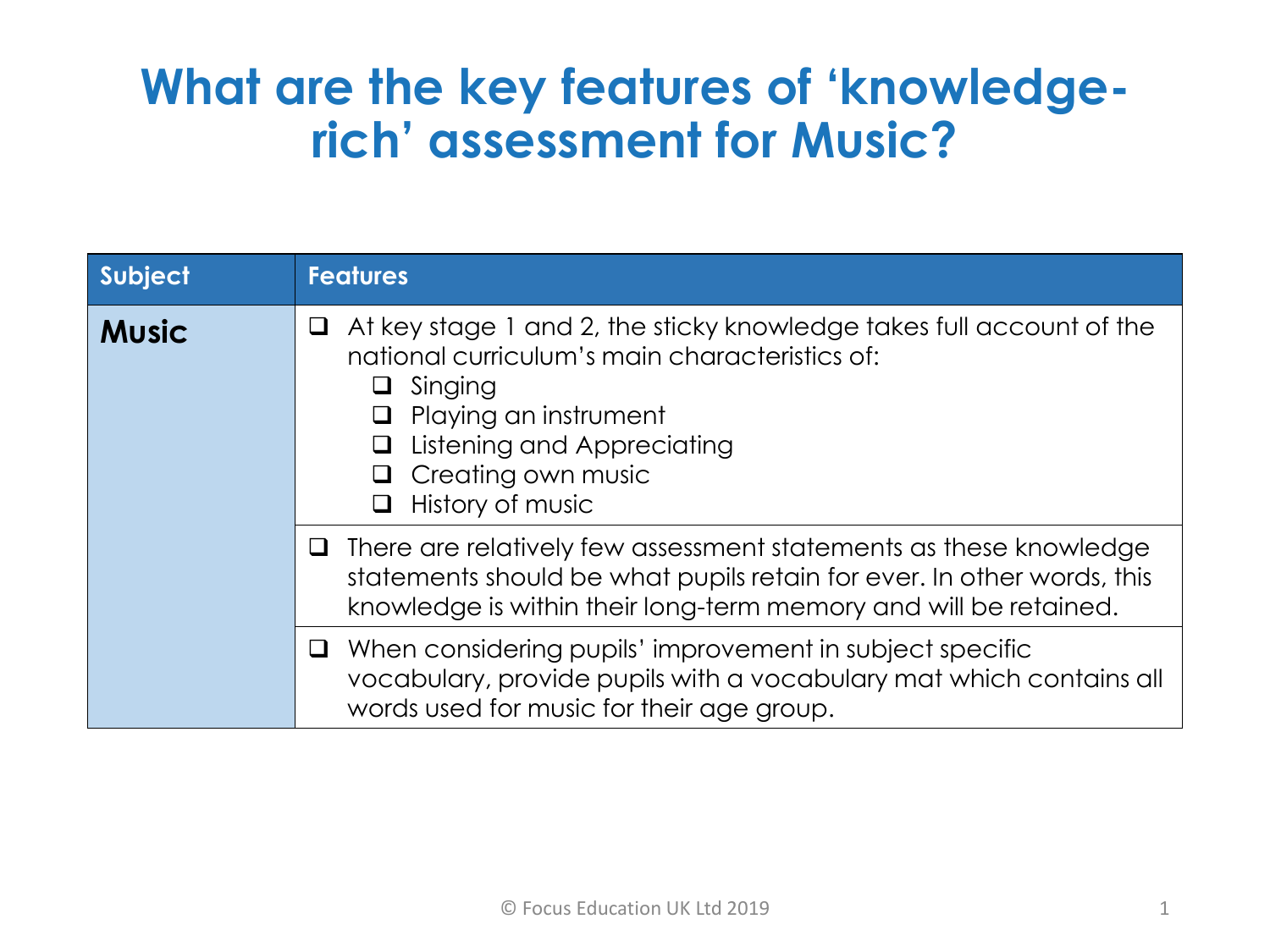

|        | $16 - 26$                                                                                             |                                                                            | $22 - 36$                                                                     |                                                           | $30 - 50$                                                   |        | 40-60                                                                                     |
|--------|-------------------------------------------------------------------------------------------------------|----------------------------------------------------------------------------|-------------------------------------------------------------------------------|-----------------------------------------------------------|-------------------------------------------------------------|--------|-------------------------------------------------------------------------------------------|
| $\Box$ | I know how to move my<br>body to sounds and<br>music I enjoy.                                         | $\Box$                                                                     | I know how to express<br>myself through physical<br>action and sound.         | $\Box$                                                    | I know how to sing familiar<br>songs                        | $\Box$ | I know how to begin to<br>build a repertoire of songs<br>and dances.                      |
|        |                                                                                                       |                                                                            |                                                                               | $\Box$                                                    | I know how to begin to<br>move rhythmically.                | $\Box$ | I know how to explore the<br>different sounds of<br>instruments.                          |
| $\Box$ | I know how to imitate                                                                                 | $\Box$                                                                     | I know how to join in                                                         |                                                           |                                                             |        |                                                                                           |
|        | and improvise actions.<br>e.g. clapping or<br>waving.                                                 |                                                                            | singing my favourite<br>songs.                                                | $\Box$                                                    | I know how to imitate<br>movement in response to<br>music.  | $\Box$ | I know how to represent<br>my own feelings through<br>music.                              |
| $\Box$ | I know how to use<br>instruments to perform<br>and choose sounds to<br>represent different<br>things. | $\Box$                                                                     | I know how to create<br>sounds by banging,<br>shaking, tapping or<br>blowing. | $\Box$                                                    | I know how to tap out<br>simple repeated rhythms.           | $\Box$ | I know how to talk about<br>the ideas and processes<br>that have led me to make<br>music. |
|        |                                                                                                       |                                                                            |                                                                               | $\Box$                                                    | I know to explore and learn<br>how sounds can change.       |        |                                                                                           |
| $\Box$ | I know how to begin to<br>move to music, listen to<br>or join in with rhymes or<br>songs.             | I know how to show<br>$\Box$<br>interest in the way<br>musical instruments | $\Box$                                                                        | I know how to create<br>movement in response to<br>music. |                                                             |        |                                                                                           |
|        |                                                                                                       | sound.                                                                     |                                                                               | $\Box$                                                    | I know how to sing to<br>myself and makeup simple<br>songs. |        |                                                                                           |
|        |                                                                                                       |                                                                            |                                                                               | $\Box$                                                    | I know how to make up<br>rhythms.                           |        |                                                                                           |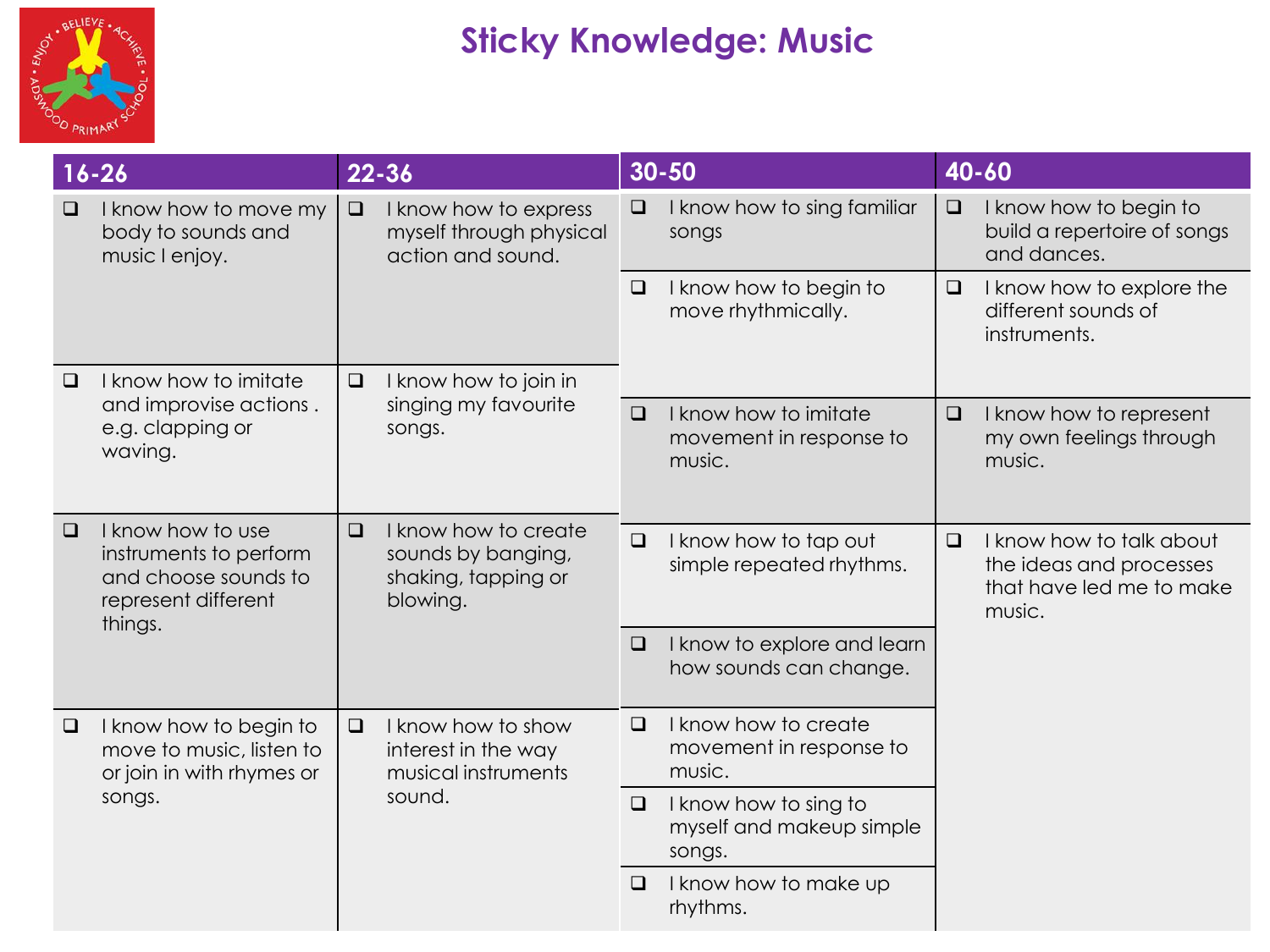

| Year 1 |                                                                                             | Year <sub>2</sub> |                                                                                    |  |
|--------|---------------------------------------------------------------------------------------------|-------------------|------------------------------------------------------------------------------------|--|
| ⊔      | I know how to make different sounds with my<br>voice and with instruments                   | □                 | I know how to sing or clap with increasing and<br>decreasing tempo                 |  |
| ப      | I know how to follow instructions about when to<br>play and when to sing                    | ❏                 | I know how to perform simple patterns and<br>accompaniments keeping a steady pulse |  |
| $\Box$ | I know how to use instruments to perform and<br>choose sounds to represent different things | $\Box$            | I know how to play simple rhythmic patterns on<br>an instrument                    |  |
| ப      | can say whether I like or dislike a piece of music                                          | □                 | I know how to make connections between<br>notations and musical sounds             |  |
| ❏      | I know how to clap and repeat short rhythmic<br>and melodic patterns                        | □                 | I know how to order sounds and how to create a<br>beginning, middle and an end     |  |
| ⊔      | I know how to make a sequence of sounds and<br>respond to different moods in music          | □                 | I know how to create music in response to<br>different starting points             |  |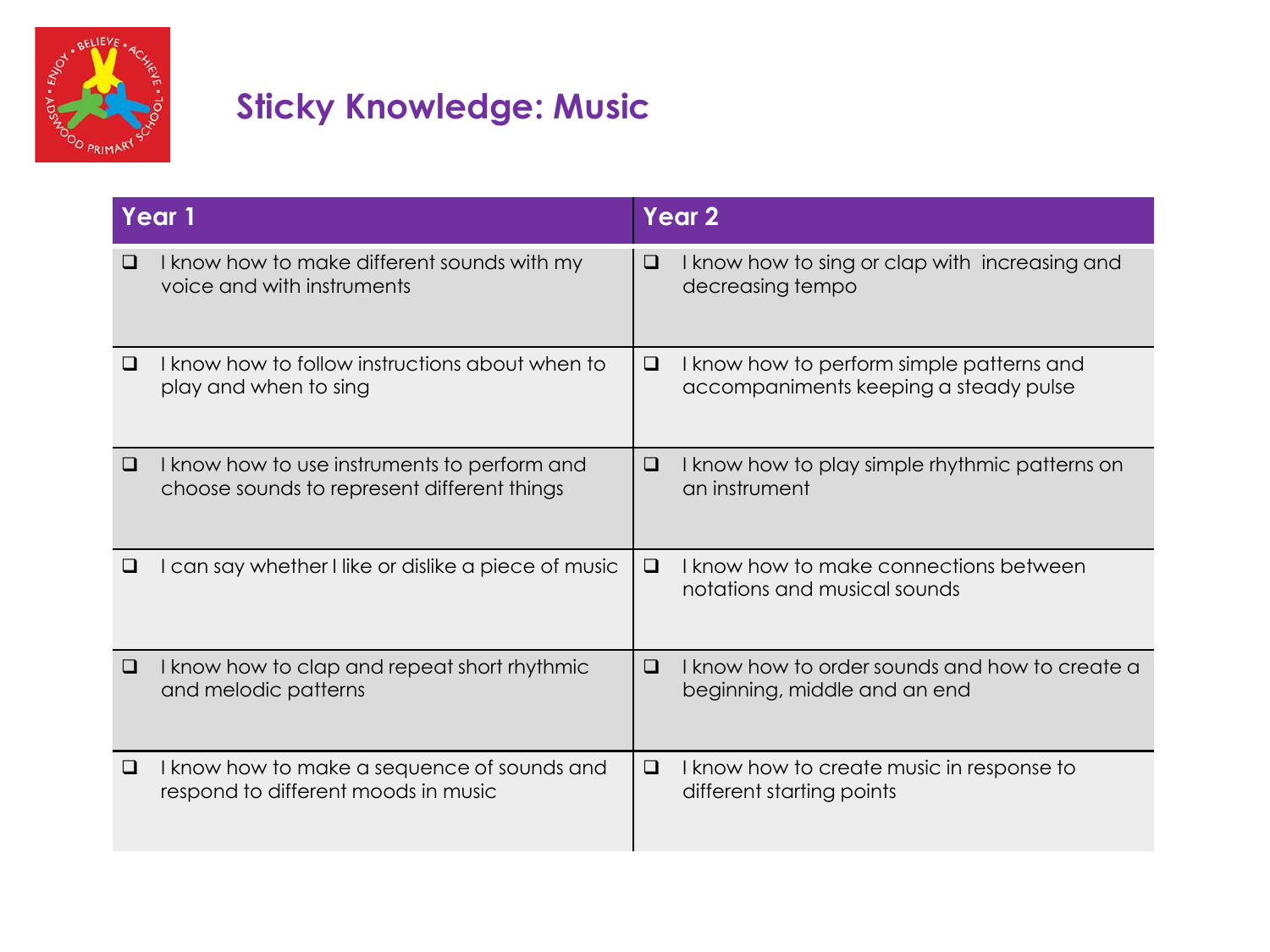

|        | Year <sub>3</sub>                                                                                                                | Year 4 |                                                                                              |  |
|--------|----------------------------------------------------------------------------------------------------------------------------------|--------|----------------------------------------------------------------------------------------------|--|
| ⊔      | I know how to play clear notes on instruments<br>and use different elements in my composition                                    | □      | I know how to sing songs from memory with<br>accurate pitch                                  |  |
| ❏      | I know how to combine different sounds to<br>create a specific mood or feeling                                                   | □      | I know how to use notation to record<br>compositions in a small group or individually        |  |
| □      | I know how to create repeated patterns with<br>different instruments                                                             | ❏      | I know how to explain why silence is often<br>needed in music and explain what effect it has |  |
| □      | I know how to improve my work; explaining<br>how it has been improved                                                            | $\Box$ | I know how to use notation to record and<br>interpret sequences of pitches                   |  |
| $\Box$ | I know how to use musical words to describe a<br>piece of music and compositions and say<br>what I like and do not like about it | $\Box$ | I know how to identify and describe the<br>different purposes of music                       |  |
| ⊔      | I can recognise the work of at least one<br>famous composer                                                                      | ⊔      | I can begin to identify the style of work of<br>Beethoven, Mozart and Elgar                  |  |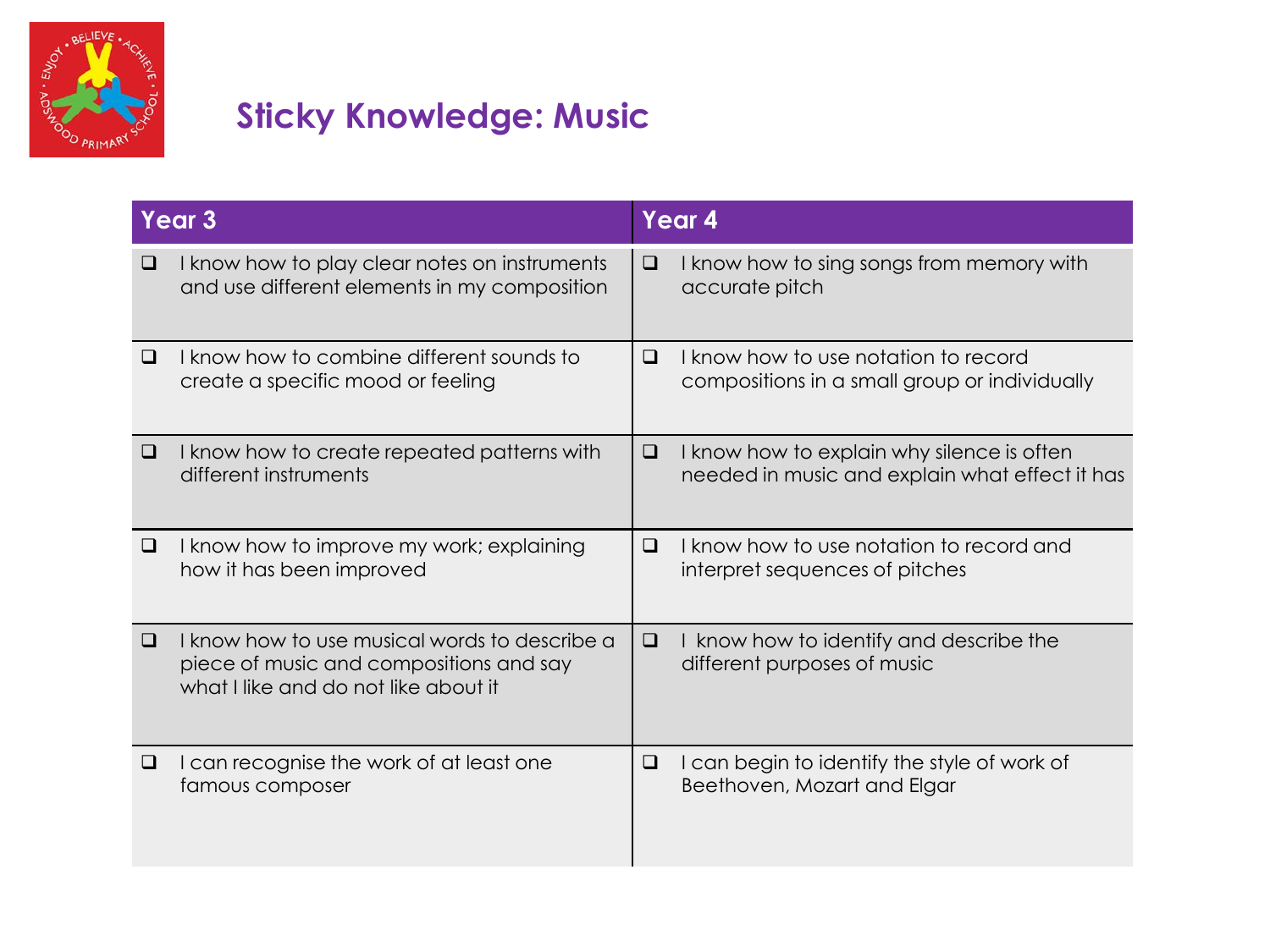

|           | Year 5                                                                                                                                            | Year 6    |                                                                                                                           |  |
|-----------|---------------------------------------------------------------------------------------------------------------------------------------------------|-----------|---------------------------------------------------------------------------------------------------------------------------|--|
| ❏         | I know how to maintain own part whilst others<br>are performing their part                                                                        | $\bullet$ | I know how to sing in harmony confidently and<br>accurately and can perform parts from memory                             |  |
| ❏         | I know how to compose music which meets<br>specific criteria                                                                                      | □         | I can take the lead in a performance                                                                                      |  |
| $\Box$    | I know how to choose the most appropriate<br>tempo for a piece of music                                                                           | □         | I know how to use a variety of different musical<br>devices in composition (including melody,<br>rhythms and chords).     |  |
| $\Box$    | I know how to use a music diary to record<br>aspects of the composition process                                                                   | $\Box$    | I know how to analyse features within different<br>pieces of music                                                        |  |
| $\bullet$ | I know how to describe, compare and evaluate<br>music using musical vocabulary and can explain<br>why I think music is successful or unsuccessful | $\Box$    | I know how to evaluate how the venue,<br>occasion and purpose affects the way a piece<br>of music is created              |  |
| □         | I can contrast the work of a famous composer<br>with another and explain my preferences                                                           | $\Box$    | I can compare and contrast the impact that<br>different composers from different times have<br>had on people of that time |  |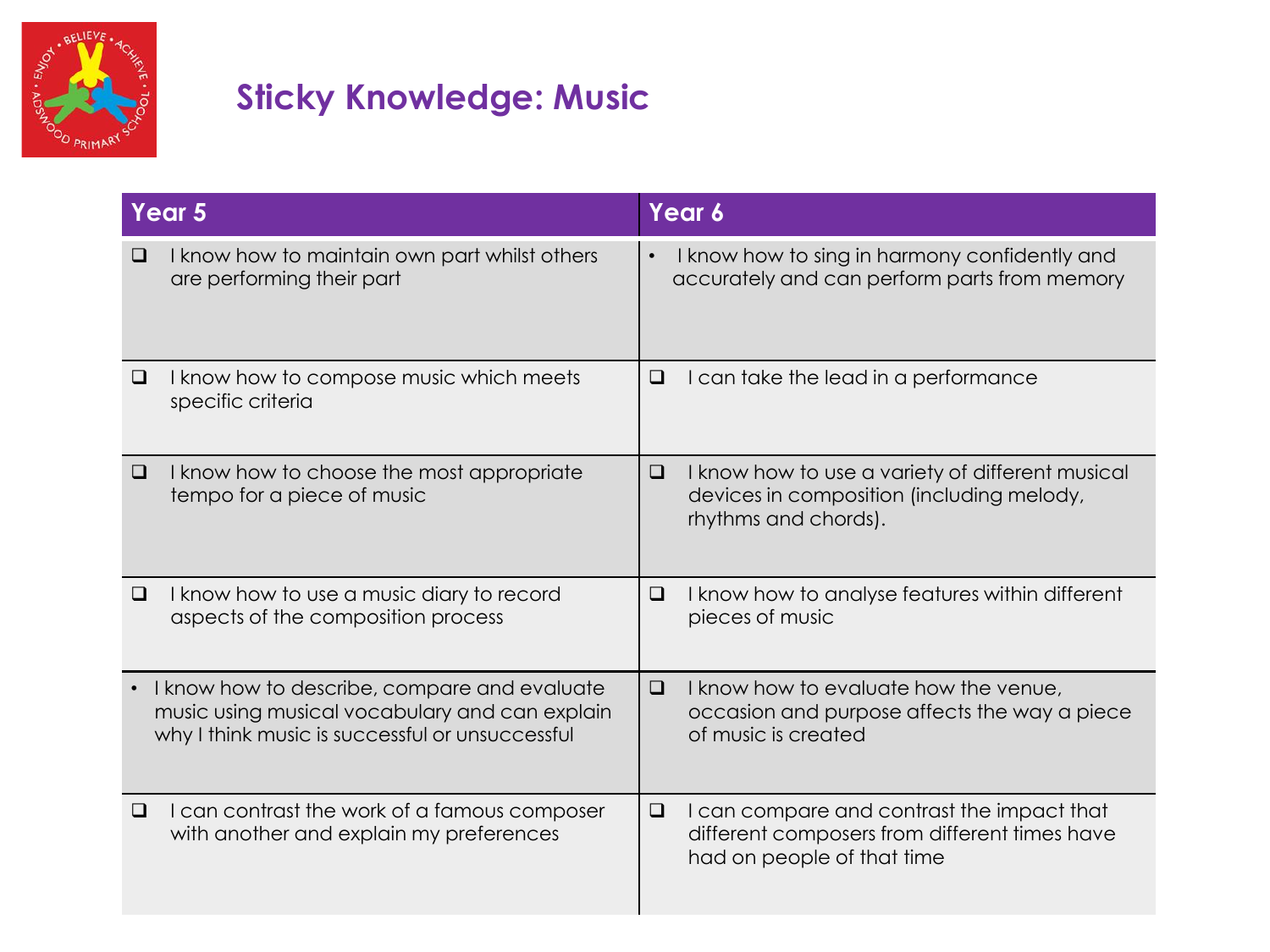|                                                                                                                                  | <b>Music: Key Stage 1</b>                                                                                                           |                                                                                                  |                                                                                                                                       |                                                                                                                                                                |  |  |
|----------------------------------------------------------------------------------------------------------------------------------|-------------------------------------------------------------------------------------------------------------------------------------|--------------------------------------------------------------------------------------------------|---------------------------------------------------------------------------------------------------------------------------------------|----------------------------------------------------------------------------------------------------------------------------------------------------------------|--|--|
| Singing                                                                                                                          |                                                                                                                                     | <b>Playing an instrument</b><br><b>Listening and</b><br>appreciate                               |                                                                                                                                       | <b>Create own music</b>                                                                                                                                        |  |  |
| Pupils should be taught to use their<br>voices expressively and creatively<br>by singing songs and speaking<br>chants and rhymes |                                                                                                                                     | Pupils should be taught to play<br>tuned and untuned<br>instruments musically                    | Pupils should be taught to<br>listen with concentration and<br>understanding to a range of<br>high-quality live and recorded<br>music | Pupils should be taught to<br>experiment with, create, select<br>and combine sounds using the<br>inter-related dimensions of<br>music                          |  |  |
| Year                                                                                                                             | make different sounds<br>with voice and with<br>instruments<br>follow instructions<br>about when to play<br>and sing                | use instruments to<br>$\bullet$<br>perform and choose<br>sounds to represent<br>different things | say whether they like or<br>$\bullet$<br>dislike a piece of music                                                                     | clap and repeat short<br>$\bullet$<br>rhythmic and melodic<br>patterns<br>make a sequence of<br>$\bullet$<br>sounds and respond to<br>different moods in music |  |  |
| Year<br>N                                                                                                                        | sing or clap increasing<br>and decreasing<br>tempo<br>perform simple<br>patterns and<br>accompaniments<br>keeping a steady<br>pulse | play simple rhythmic<br>$\bullet$<br>patterns on an instrument                                   | make connections<br>$\bullet$<br>between notations and<br>musical sounds                                                              | order sounds to create a<br>$\bullet$<br>beginning, middle and an<br>end<br>create music in response<br>$\bullet$<br>to different starting points              |  |  |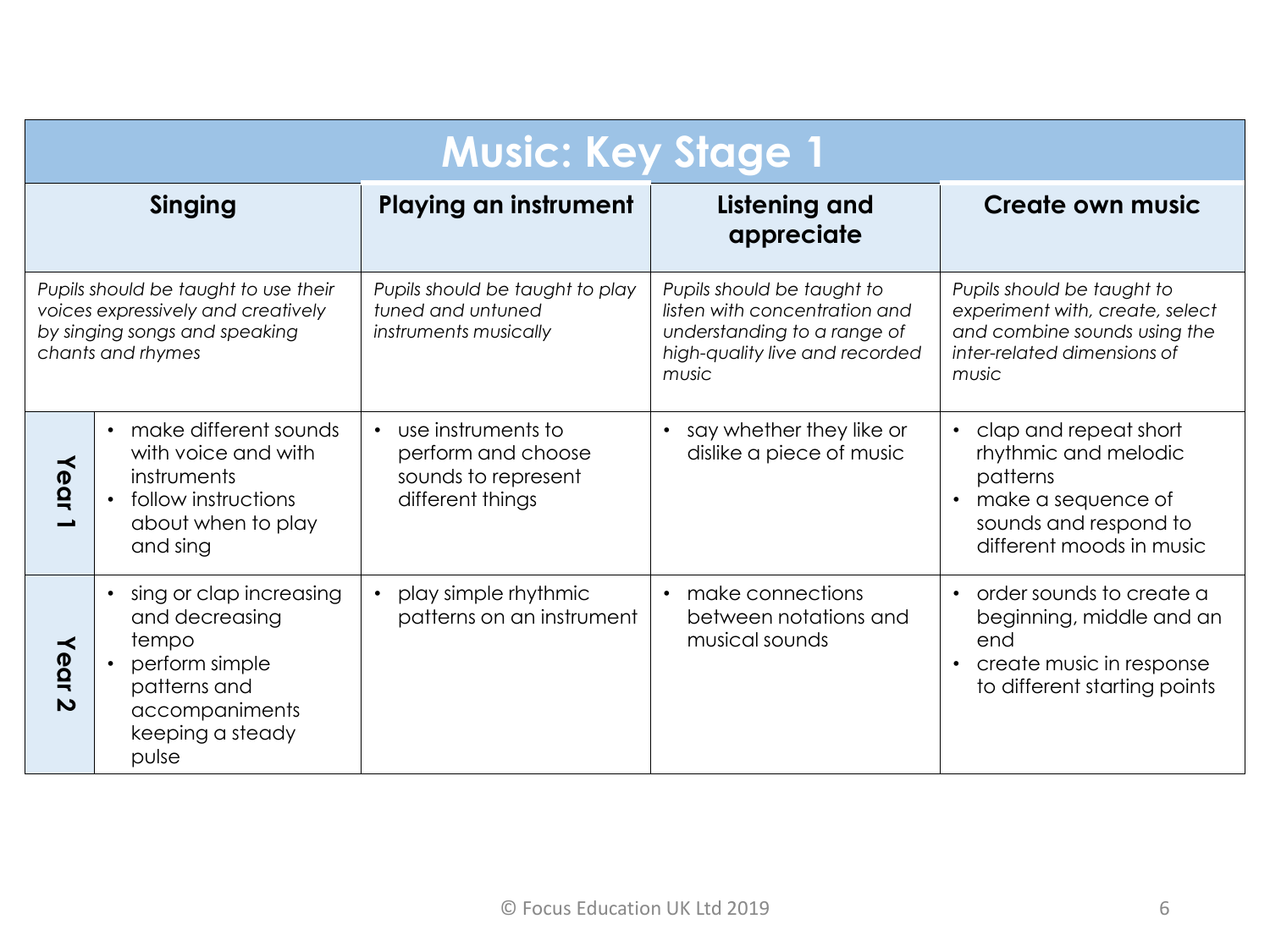| <b>Music: Key Stage 2</b>     |                                                                                                                                                                          |                                                                                                                                       |                                                                                   |  |  |  |
|-------------------------------|--------------------------------------------------------------------------------------------------------------------------------------------------------------------------|---------------------------------------------------------------------------------------------------------------------------------------|-----------------------------------------------------------------------------------|--|--|--|
|                               | Performing                                                                                                                                                               | Compose                                                                                                                               | <b>Listen</b>                                                                     |  |  |  |
|                               | play and perform in solo and<br>ensemble contexts, using their voices<br>and playing musical instruments with<br>increasing accuracy, fluency, control<br>and expression | improvise and compose music for a<br>range of purposes using the inter-related<br>dimensions of music                                 | listen with attention to detail and recall<br>sounds with increasing aural memory |  |  |  |
| Year<br>$\boldsymbol{\omega}$ | play clear notes on instruments<br>and use different elements in<br>composition                                                                                          | combine different sounds to<br>create a specific mood or feeling                                                                      |                                                                                   |  |  |  |
| Year<br>A                     | sing songs from memory with<br>accurate pitch                                                                                                                            | use notation to record<br>$\bullet$<br>compositions in a small group or<br>individually                                               | explain why silence is often needed<br>in music and explain what effect it<br>has |  |  |  |
| Year<br>$\sigma$              | maintain own part whilst others<br>are performing their part                                                                                                             | compose music which meets<br>$\bullet$<br>specific criteria<br>choose the most appropriate<br>$\bullet$<br>tempo for a piece of music |                                                                                   |  |  |  |
| Year<br>$\sim$                | sing in harmony confidently and<br>accurately<br>perform parts from memory<br>take the lead in a performance                                                             | use a variety of different musical<br>devices in composition (including<br>melody, rhythms and chords).                               |                                                                                   |  |  |  |